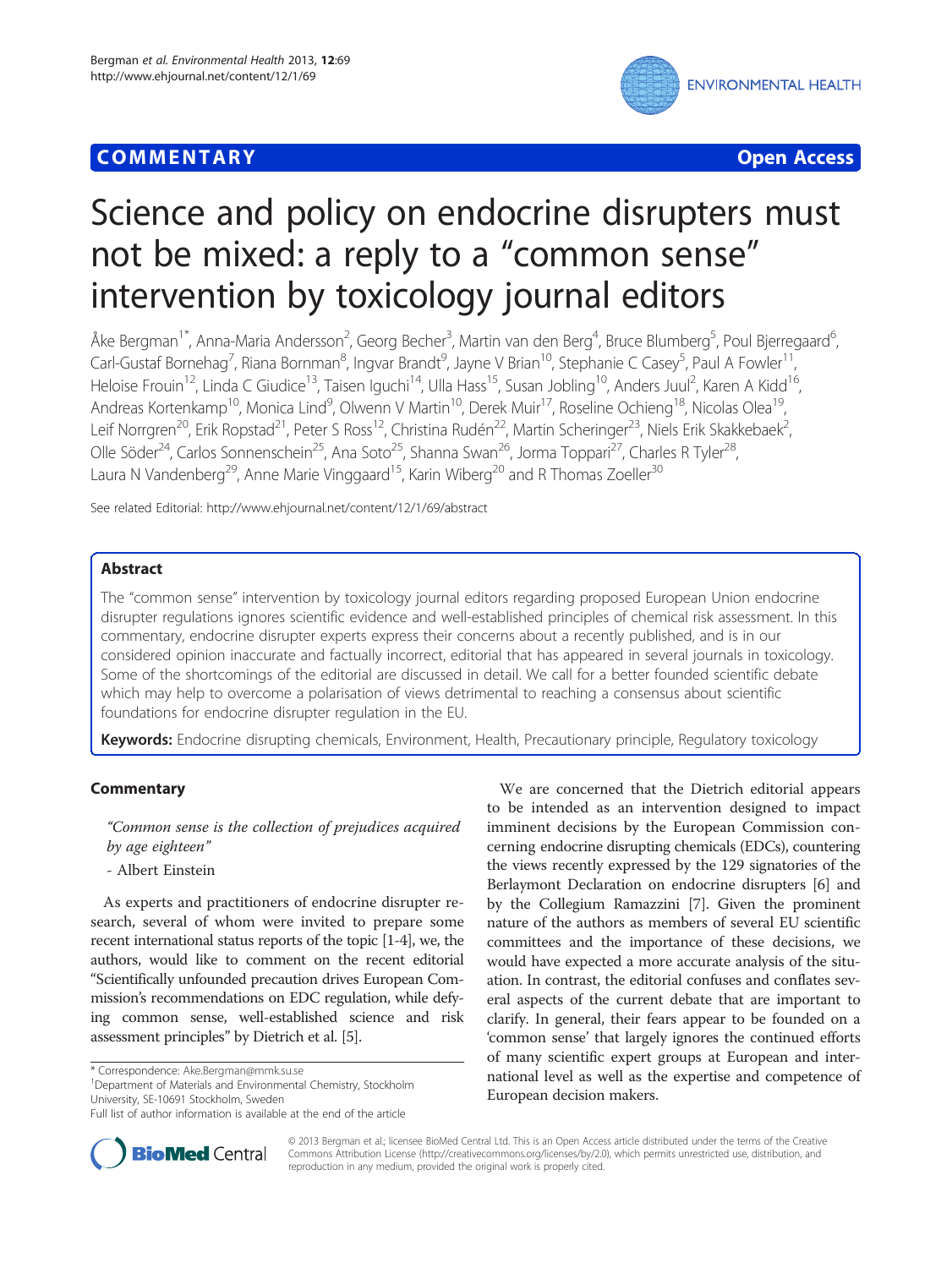First, in describing endocrine systems as "... play[ing] a fundamental role in the physiological response to changes in the environment with the aim of keeping an organism's response within the homeostatic space" Dietrich et al. seek to define the endocrine system in overly simplistic terms to reduce the task of identifying endocrine disruption to making distinctions "between those effects that are within this adaptive range and effects that go beyond the boundaries of this space and thus can be called adverse" [[5\]](#page-3-0). It is perplexing that editors of international toxicology journals seem to be unaware of the fact that endocrine systems also have a programming role during development, and that disruption of these programming events leads to irreversible effects that go far beyond disturbances of homeostasis [\[1](#page-3-0)]. Such phenomena (for example disruption of androgen action in fetal life and the malformations that arise from this) have been described for decades in the scientific literature and provide some of the cause for concerns about endocrine disrupting chemicals. These and other clearly demonstrated cases necessitate the identification of specific windows of vulnerability and this poses considerable challenges to established toxicity testing paradigms, all of which Dietrich et al. [\[5](#page-3-0)] ignore.

## Thresholds and no thresholds

Dietrich et al. [[5\]](#page-3-0) claim that the "currently drafted EU framework" is based on an a priori default assumption of no thresholds for regulating endocrine disrupters, but no document is referenced to substantiate this claim. The latest publicly available document from the European Commission is the Report of the Endocrine Disrupters Expert Advisory Group (ED EAG) published by Directorate General Joint Research Centre (JRC) [\[8](#page-3-0)] which is intended to provide the underpinnings of the future EU regulatory framework for endocrine disrupters. The Report was prepared by an expert group comprised of 43 members from competent authorities representing 19 member countries of the European Union as well as other stakeholders including environment and health, NGOs and the industry-funded scientific association, ECETOC. The circumstances that led up to this Report are at odds with the claim by Dietrich et al. [\[5](#page-3-0)] that the proposed regulatory framework "is based on virtually complete ignorance of all wellestablished and taught principles of toxicology and pharmacology, of opinions raised by the European Commission's own competent expert authority (…), and of critical statements made by EU member states…". In the JRC document [\[8](#page-3-0)], no reference is made to a presumed a priori assumption of no thresholds for endocrine disrupters.

From a scientific standpoint, the issue of the existence of a threshold for endocrine disrupters and other non-

genotoxic toxicants remains under debate. As Dietrich et al. [\[5](#page-3-0)] rightly point out, absence of effect cannot be statistically demonstrated in an experimental setting. It derives from this that regardless of the mode-of-action and the existence or non-existence of a mechanistic threshold, such a threshold cannot be demonstrated experimentally. If science prides itself in the robustness of its experimental approach to evidence, it should be stressed that the current argument can be modelled or theorised upon, but cannot currently be definitively experimentally tested. Regarding the claim that "…the weight of evidence (…) clearly demonstrates the presence of threshold for non-genotoxic compounds including EDCs…", Dietrich et al. [[5\]](#page-3-0) ignore that this evidence is far from established. In international toxicology journals, not under the editorship of Dietrich et al. [\[5](#page-3-0)], widely accepted biometrical and mathematical principles about the impossibility of establishing thresholds at the level of populations, independent of the status of the chemicals in terms of genotoxicity or non-genotoxicity have been elaborated [[9,10\]](#page-3-0).

## Adversity of effects

It is also unclear where the claim by Dietrich et al. [\[5](#page-3-0)] that "the currently drafted EU framework for EDCs foresees a priori regulation of agents that may show presumably endocrine-mediated effects in some experimental system (in vitro, in silico, in vivo...)" derives from. The JRC report clearly states that for a substance to be identified as an endocrine disrupter, evidence not only of an endocrine mode-of-action but also of an adverse effect is required, as well as some plausible link between mode-of-action and adversity. This is consistent with the widely accepted IPCS definition [\[11](#page-3-0)] of endocrine disrupters which the JRC report accepted.

Concerning assays or endpoints that would be considered adequate for assessments of evidence of adverse effects, the JRC report makes detailed reference to level 4 or level 5 of the assays included in the OECD Conceptual Framework for the assessment of endocrine disrupters. This framework is the result of expert efforts over many years [\[12](#page-3-0)]. Although many endpoints relevant to endocrine disruption are not included in the OECD study guidelines, the tests that form part of the current framework are validated, robust, reproducible methods that have been tested in many laboratories before approval to ensure consistent, valid results that are also recognised worldwide under the OECD Mutual Acceptance of Data. These can hardly be qualified as "irrelevant tests" as Dietrich et al. [\[5](#page-3-0)] have done.

## A priori assumption of human relevance

Referring to a statement by the European Commission (again not referenced) that "relevance of the data to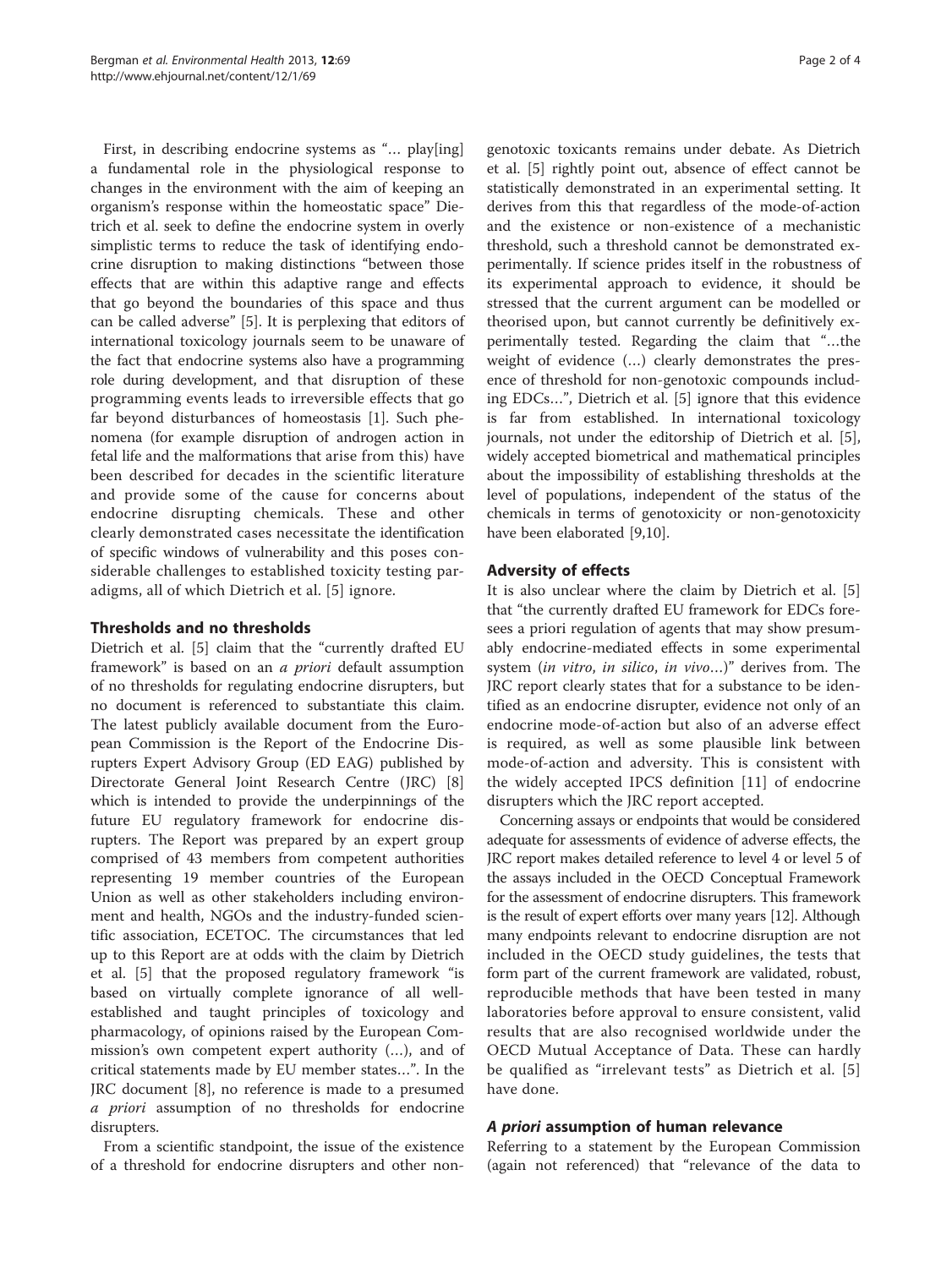humans should be assumed in the absence of appropriate data demonstrating non-relevance", Dietrich et al. [\[5](#page-3-0)] declare: "The mere statement demonstrates the lack of attention paid by the European Commission to the weight of scientific evidence that clearly demonstrates the presence of a threshold for non-genotoxic compounds including EDC". Here, the authors conflate the statistical impossibility of demonstrating the absence of effects (and thresholds) with the issue of demonstrating human relevance of toxicity data derived from testing on animals. In doing so they reveal ignorance of important risk assessment principles elaborated in an IPCS Framework document [[11](#page-3-0)] for assessing the human relevance of non-cancer endpoints [\[13](#page-3-0)]. The default assumption under that framework is of human relevance, unless there is evidence of toxicodynamic or toxicokinetic differences between the animal test species and humans that shows that the effect seen in animals is not expected to occur in humans. The applicability of that default assumption was tested through a number of case studies [[13\]](#page-3-0). The alternative *a priori* assumption (that effects seen in animals are not relevant for humans) would be unworkable and would undermine the sense of conducting toxicological testing in animals at all.

## "Scientifically unfounded precaution", and the distinction between hazard assessment and risk management

The most worrying aspect of the editorial by Dietrich et al. [[5\]](#page-3-0) is the blurring of the border between what constitutes science and what belongs to the realm of political, societal and democratic choices.

The Precautionary Principle is enshrined in European Law in the EC Treaty as well as in International Law [[14\]](#page-3-0). This principle was elaborated at the 1992 Rio Conference on the Environment and Development, during which the Rio Declaration was adopted. Principle 15 states that: "in order to protect the environment, the precautionary approach shall be widely applied by States according to their capability. Where there are threats of serious or irreversible damage, lack of full scientific certainty shall not be used as a reason for postponing costeffective measures to prevent environmental degradation" [\[14\]](#page-3-0). Defined in this way, the precautionary principle is a legal concept for addressing scientific uncertainty, and not a scientific concept. Its interpretation and application is a matter for politicians and lawyers. The state of the science on endocrine disruption has been reviewed and summarised in several recent reports published by the UNEP/WHO or commissioned by the European Commission [\[1,2,8,15](#page-3-0)]. Already over 10 years ago, it was concluded that the state of the science justified regulatory action [\[13\]](#page-3-0). Decisions as to what kind of action may be justified by the level of available evidence

and proportionate to the potential risks is a matter for politicians and risk managers, and not the exclusive domain of scientists. Yet Dietrich et al. [[5\]](#page-3-0) express strong reservations regarding the application of EU law but do not engage with the scientific basis for concern, or with widely published scientific evidence.

In contrast, the JRC report [\[8\]](#page-3-0) made a clear distinction between hazard identification and characterisation on the one hand, which they considered within the remit of their expertise, and risk management on the other.

Scientific truths about endocrine disruption as a phenomenon resulting from disturbances of the programming effects of the endocrine system during development seem to have been ignored by Dietrich et al. [\[5](#page-3-0)]. It is to be hoped that this editorship of international toxicological journals will be able to engage in a better founded scientific debate which may help to overcome a polarisation of views detrimental to reaching a consensus about scientific foundations for endocrine disrupter regulation in the EU.

#### Abbreviations

EC: European communities; ECETOC: European centre for ecotoxicology and toxicology of chemicals; ED EAG: Endocrine disrupter expert advisory group; EDC: Endocrine disrupting chemical; EU: European union; IPCS: International programme for chemical safety; NGO: Nongovernmental organisation; OECD: Organisation for economic cooperation and development.

#### Competing interests

All authors declare that they have no competing interests. Several of the authors were invited by the European Commission and UNEP/WHO, as scientific experts, to prepare some recently published international reports on state of the science of endocrine disrupters.

#### Authors' contributions

A core croup of the authors first drafted the manuscript and circulated it for comments. All authors contributed actively to the revision of the draft. All authors approved the final version.

#### Acknowledgements

The publication of the present commentary was financially supported by Stockholm University. Colleagues who wish to co-sign this Commentary and its pledge for science-based deliberations should send their name and affiliation by email to edc.comment2013@gmail. com. The names of co-signatories will be made available as a Comment to be updated during the first three months following publication of this Commentary.

#### Author details

<sup>1</sup>Department of Materials and Environmental Chemistry, Stockholm University, SE-10691 Stockholm, Sweden. <sup>2</sup>Rigshospitalet, University of Copenhagen, Copenhagen, Denmark. <sup>3</sup>Norwegian Institute of Public Health Oslo, Norway. <sup>4</sup>Utrecht University, Utrecht, The Netherlands. <sup>5</sup>University of California, Irvine, USA. <sup>6</sup>University of Southern Denmark, Odense, Denmark<br><sup>7</sup>Karlstad University Karlstad, Sweden, <sup>8</sup>Protoria Academic Hospital, Protoria Karlstad University, Karlstad, Sweden. <sup>8</sup>Pretoria Academic Hospital, Pretoria, South Africa. <sup>9</sup>Uppsala University, Uppsala, Sweden. <sup>10</sup>Brunel University, London, UK. <sup>11</sup>University of Aberdeen, Aberdeen, UK. <sup>12</sup>Institute of Ocean Sciences, Fisheries and Oceans, Sidney, BC, Canada. <sup>13</sup>University of California, San Francisco, USA. <sup>14</sup>National Institute for Basic Biology, Okazaki, Japan.<br><sup>15</sup>Danish Technical University, Copenhagen, Denmark. <sup>16</sup>University of New Brunswick, Fredericton, Canada. <sup>17</sup>Environment Canada, Burlington, Canada.<br><sup>18</sup>Aga Khan University Hospital, Nairobi, Kenya. <sup>19</sup>Granada University, <sup>18</sup>Aga Khan University Hospital, Nairobi, Kenya. <sup>19</sup>Granada University,<br>Granada, Spain. <sup>20</sup>Swedish University of Agricultural Sciences, Uppsala, Sweden. <sup>21</sup>Norwegian School of Veterinary Science, Oslo, Norway.